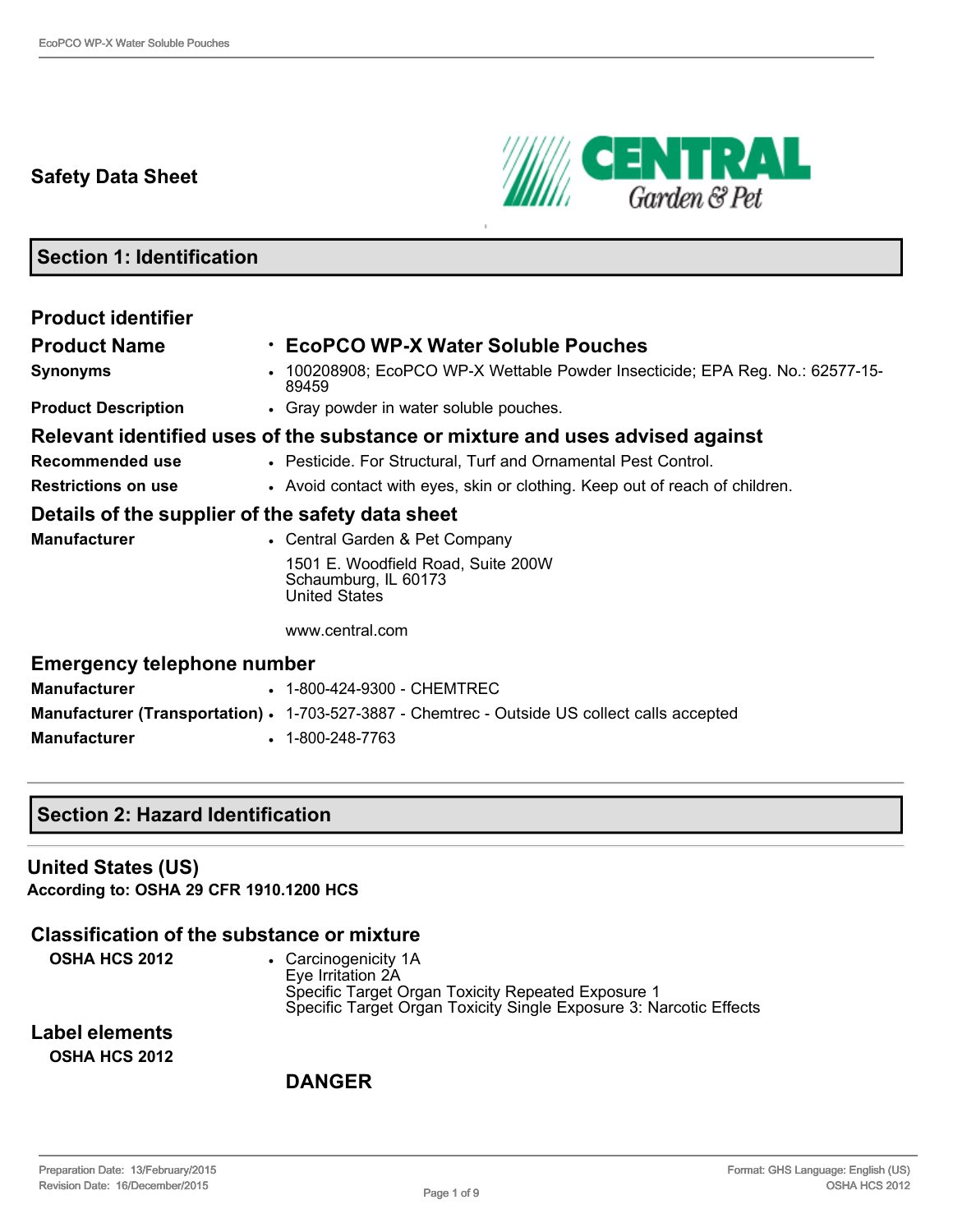

|                                 | Hazard statements • Causes serious eye irritation<br>Causes damage to organs through prolonged or repeated exposure.<br>May cause cancer.<br>May cause drowsiness or dizziness                                                                                                                                                                                                                                                    |
|---------------------------------|-----------------------------------------------------------------------------------------------------------------------------------------------------------------------------------------------------------------------------------------------------------------------------------------------------------------------------------------------------------------------------------------------------------------------------------|
| <b>Precautionary statements</b> |                                                                                                                                                                                                                                                                                                                                                                                                                                   |
|                                 | <b>Prevention .</b> Wash thoroughly after handling.<br>Wear protective gloves/protective clothing/eye protection/face protection.<br>Do not handle until all safety precautions have been read and understood.<br>Obtain special instructions before use.<br>Do not breathe dust, fume, gas, mist, vapors and/or spray.<br>Do not eat, drink or smoke when using this product.<br>Use only outdoors or in a well-ventilated area. |
| <b>Response</b> •               | IF IN EYES: Rinse cautiously with water for several minutes. Remove contact lenses,<br>if present and easy to do. Continue rinsing.<br>If eye irritation persists: Get medical advice/attention.<br>IF INHALED: Remove person to fresh air and keep at rest in a position comfortable for<br>breathing.<br>Call a POISON CENTER or doctor/physician if you feel unwell.                                                           |
| Storage/Disposal .              | Dispose of content and/or container in accordance with local, regional, national, and/or<br>international regulations.<br>Store in a well-ventilated place. Keep container tightly closed.<br>Store locked up.                                                                                                                                                                                                                    |
| <b>Other hazards</b>            |                                                                                                                                                                                                                                                                                                                                                                                                                                   |
| <b>OSHA HCS 2012</b>            | This product is toxic to aquatic organisms, including fish and invertebrates. This<br>product is highly toxic to bees exposed to direct treatment.                                                                                                                                                                                                                                                                                |

*See Section 12 for Ecological Information.* 

### **Section 3 Composition/Information on Ingredients**

### **Substances**

• Material does not meet the criteria of a substance.

### **Mixtures**

| <b>Composition</b>                          |                    |        |
|---------------------------------------------|--------------------|--------|
| ∥Chemical Name                              | <b>Identifiers</b> | $\%$   |
| <b>Pyrethrins</b>                           | CAS:8003-34-7      | 0.5%   |
| 2-Phenethyl Propionate                      | CAS: 122-70-3      | 3%     |
| Thyme oil                                   | CAS:8007-46-3      | 5%     |
| Distillates (petroleum), hydrotreated light | CAS:64742-47-8     | 16%    |
| Benzyl alcohol                              | CAS: 100-51-6      | 5%     |
| Silica, crystalline - quartz                | CAS: 14808-60-7    | 2.91%  |
| Amorphous silica                            | CAS:112926-00-8    | 34%    |
| Other ingredients                           | <b>NDA</b>         | 33.59% |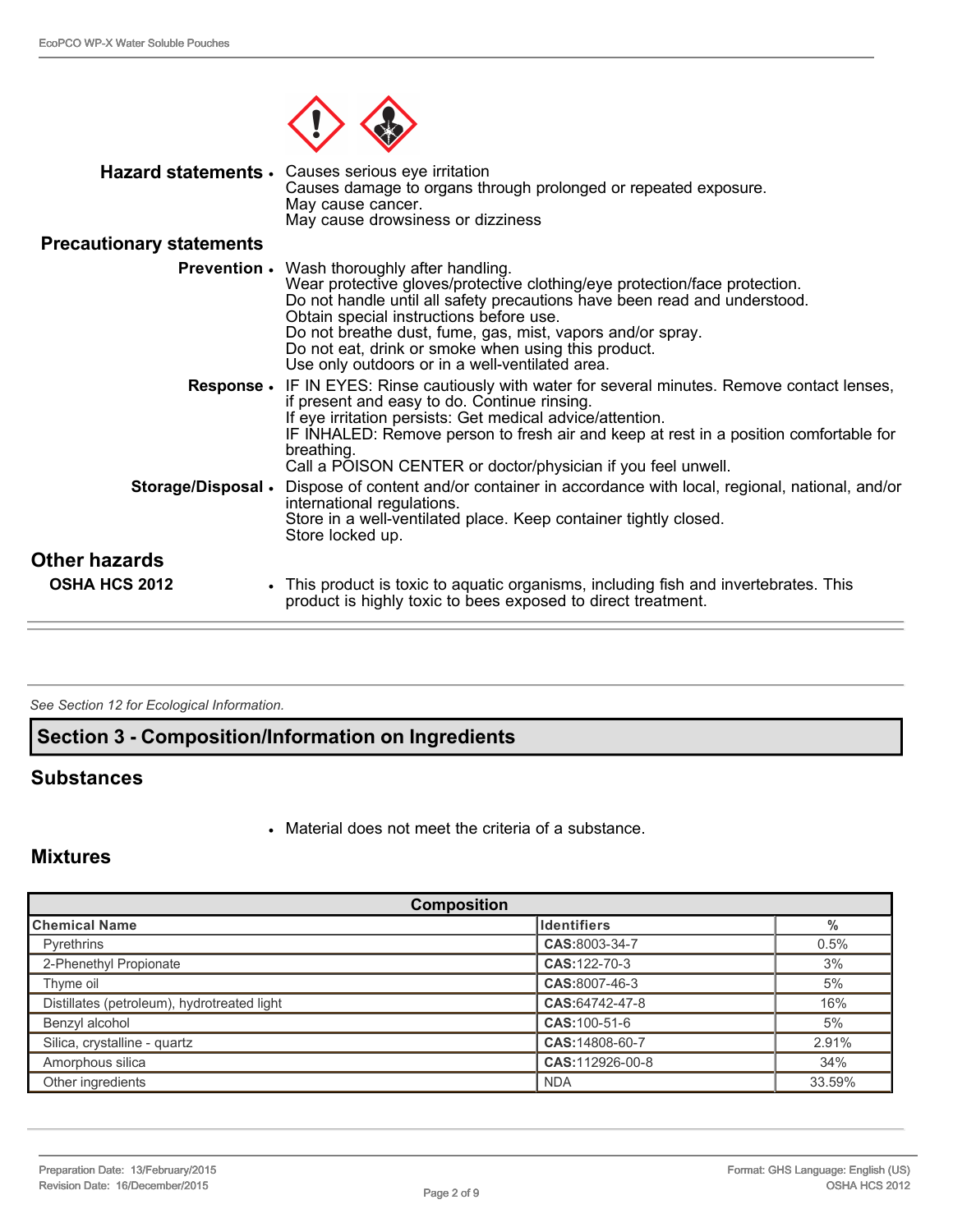### **Section 4: First-Aid Measures**

### **Description of first aid measures**

| <b>Inhalation</b> | • IF INHALED: If breathing is difficult, remove person to fresh air and keep at rest in a<br>position comfortable for breathing. Call a POISON CENTER or doctor/physician if you<br>feel unwell.                                         |
|-------------------|------------------------------------------------------------------------------------------------------------------------------------------------------------------------------------------------------------------------------------------|
| <b>Skin</b>       | • IF ON SKIN: Take off contaminated clothing. Rinse skin immediately with plenty of<br>water for 15-20 minutes. Call a poison control center or doctor for treatment advice. If<br>skin irritation occurs: Get medical advice/attention. |
| <b>Eye</b>        | • IF IN EYES: Rinse cautiously with water for several minutes. Remove contact lenses,<br>if present and easy to do. Continue rinsing. If eye irritation persists: Get medical<br>advice/attention.                                       |
| Ingestion         | • IF SWALLOWED: call a poison center or doctor if you feel unwell. Rinse mouth. Never<br>give anything by mouth to an unconscious person. Call a physician or poison control<br>center.                                                  |
|                   | Most important symptoms and effects, both acute and delayed                                                                                                                                                                              |
|                   | • Causes eye irritation, may cause cancer, causes damage to organs - lungs, may<br>cause drowsiness or dizziness. Refer to Section 11 - Toxicological Information.                                                                       |

#### **Indication of any immediate medical attention and special treatment needed**

**Notes to Physician • Treat symptomatically and supportively.** 

| <b>Section 5: Fire-Fighting Measures</b>            |                                                                                                                                                                                                 |  |  |  |
|-----------------------------------------------------|-------------------------------------------------------------------------------------------------------------------------------------------------------------------------------------------------|--|--|--|
| <b>Extinguishing media</b>                          |                                                                                                                                                                                                 |  |  |  |
|                                                     | Suitable Extinguishing Media • SMALL FIRES: Dry chemical, CO2, water spray or regular foam.<br>LARGE FIRE: Water spray, fog or regular foam.                                                    |  |  |  |
| <b>Unsuitable Extinguishing</b><br>Media            | • Avoid heavy hose streams.                                                                                                                                                                     |  |  |  |
| <b>Firefighting Procedures</b>                      | • Keep unauthorized personnel away.<br>LARGE FIRES: Dike fire control water for later disposal; do not scatter the material.<br>Stay upwind.<br>Ventilate closed spaces before entering.        |  |  |  |
|                                                     | Special hazards arising from the substance or mixture                                                                                                                                           |  |  |  |
| <b>Unusual Fire and Explosion</b><br><b>Hazards</b> | • No data available.                                                                                                                                                                            |  |  |  |
| <b>Hazardous Combustion</b><br><b>Products</b>      | • Non-combustible, substance itself does not burn but may decompose upon heating to<br>produce toxic fumes which may include carbon oxides, smoke fumes, unburned<br>hydrocarbons and terpenes. |  |  |  |

### **Advice for firefighters**

• Wear positive pressure self-contained breathing apparatus (SCBA).

### **Section 6 Accidental Release Measures**

### **Personal precautions, protective equipment and emergency procedures**

**Personal Precautions** • Avoid contact with skin, eyes, and clothing. Use appropriate Personal Protective Equipment (PPE). Ventilate enclosed areas. Do not walk through spilled material. **Emergency Procedures** • Stay upwind. Ventilate closed spaces before entering. Avoid release into the environment. Do not allow runoff into water, storm drains or drainage ditches.

### **Environmental precautions**

• Contain and prevent from release into any waterway, sewer or drain.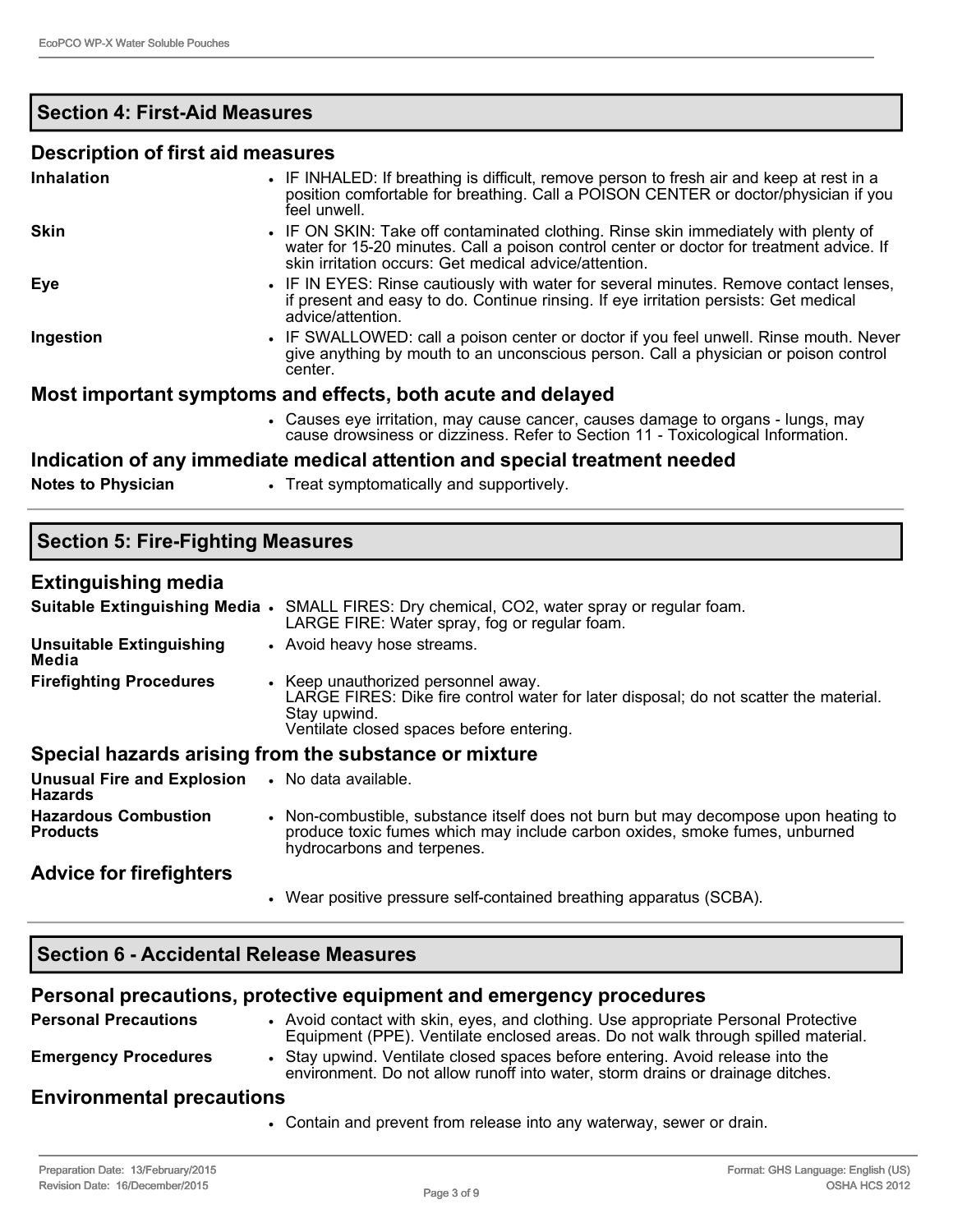### **Methods and material for containment and cleaning up**

| Containment/Clean-up | Use appropriate Personal Protective Equipment (PPE)             |
|----------------------|-----------------------------------------------------------------|
| Measures             | Sweep up material and place in suitable container for disposal. |

### **Section 7 - Handling and Storage**

#### **Precautions for safe handling**

- 
- **Handling Wash hands thoroughly with soap and water after handling. Read label before use.** Avoid contact with skin or eyes.

#### **Conditions for safe storage, including any incompatibilities**

- 
- **Storage Store in a well-ventilated place. Keep container tightly closed. Store locked up. Store locked up. Store** in cool, dry area, inaccessible to children. Store only in original container.

|  |  | <b>Section 8 - Exposure Controls/Personal Protection</b> |
|--|--|----------------------------------------------------------|
|--|--|----------------------------------------------------------|

### **Control parameters**

**Exposure Limits/Guidelines** • No data available.

| <b>Exposure Limits/Guidelines</b>                     |             |                                          |                                  |                        |
|-------------------------------------------------------|-------------|------------------------------------------|----------------------------------|------------------------|
|                                                       | ∣Result I   | <b>ACGIH</b>                             | <b>NIOSH</b>                     | <b>OSHA</b>            |
| Pyrethrin<br>$(8003 - 34 - 7)$                        | TWAs        | $\overline{5}$ mg/m3 TWA                 | 15 mg/m3 TWA                     | $\vert$ 5 mg/m3 TWA    |
| Silica, crystalline -<br>quartz<br>$(14808 - 60 - 7)$ | <b>TWAs</b> | 0.025 mg/m3 TWA (respirable<br>fraction) | 0.05 mg/m3 TWA (respirable dust) | <b>Not established</b> |

#### **Exposure Limits Supplemental OSHA**

•Silica, crystalline - quartz (14808-60-7): **Mineral Dusts:** ((30)/(%SiO2 + 2) mg/m3 TWA, total dust; (250)/(%SiO2 + 5) mppcf TWA, respirable fraction; (10)/(%SiO2 + 2) mg/m3 TWA, respirable fraction)

•Amorphous silica (112926-00-8): Mineral Dusts: (20 mppcf TWA; (80)/(% SiO2) mg/m3 TWA)

### **Exposure controls**

- Use adequate ventilation to remove dust that may be present if pouches break.
- **Engineering Measures/Controls**
- **Personal Protective Equipment**

**Pictograms** •



| <b>Respiratory</b>                                         | • If prolonged exposure is anticipated, if pouches break liberating dust, it is<br>recommended for handlers to wear an approved MSHA/NIOSH dust mask N-95.      |
|------------------------------------------------------------|-----------------------------------------------------------------------------------------------------------------------------------------------------------------|
| Eye/Face                                                   | • Wear safety glasses.                                                                                                                                          |
| <b>Hands</b>                                               | • Wear appropriate gloves.                                                                                                                                      |
| <b>Skin/Body</b>                                           | • If prolonged exposure is anticipated, it is recommended for handlers to wear<br>appropriate clothing to prevent skin contact.                                 |
| <b>General Industrial Hygiene</b><br><b>Considerations</b> | • Avoid contact with skin, eyes or clothing. Wash thoroughly with soap and water after<br>handling and before eating, drinking, or using tobacco.               |
| <b>Environmental Exposure</b><br>Controls                  | • Controls should be engineered to prevent release to the environment, including<br>procedures to prevent spills, atmospheric release and release to waterways. |

# **Section 9 Physical and Chemical Properties**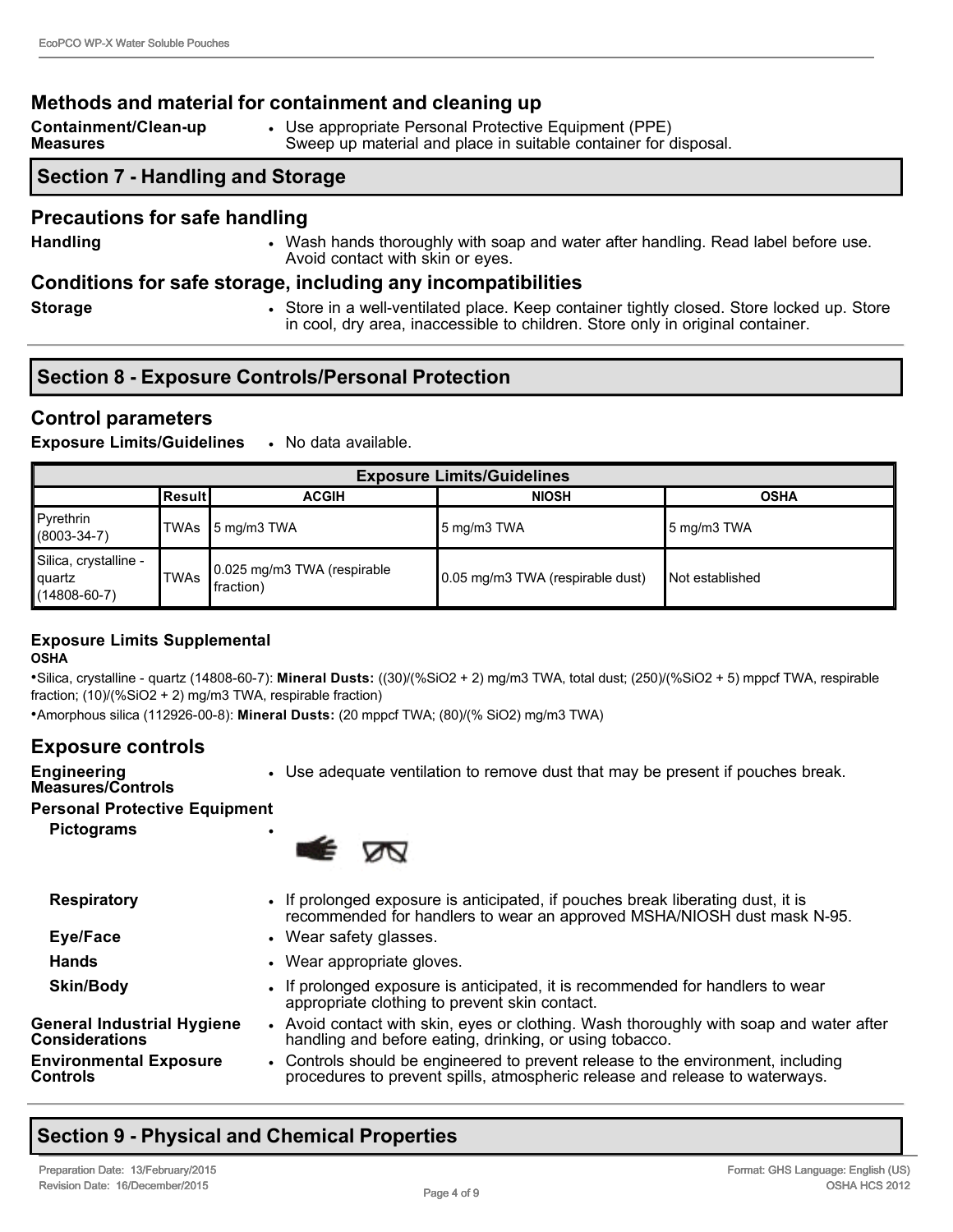## **Information on Physical and Chemical Properties**

| <b>Material Description</b>         |                   |                              |                                        |
|-------------------------------------|-------------------|------------------------------|----------------------------------------|
| <b>Physical Form</b>                | Solid             | Appearance/Description       | Gray powder in water soluble<br>pouch. |
| Color                               | Gray              | Odor                         | No data available.                     |
| Odor Threshold                      | No data available |                              |                                        |
| <b>General Properties</b>           |                   |                              |                                        |
| <b>Boiling Point</b>                | No data available | Melting Point/Freezing Point | No data available                      |
| Decomposition Temperature           | No data available | рH                           | 7.9 in 5% solution                     |
| Specific Gravity/Relative Density   | No data available | <b>Bulk Density</b>          | 43.1 to 70.4 lb(s)/ft <sup>3</sup>     |
| <b>Water Solubility</b>             | Not soluble       | Viscosity                    | Not relevant                           |
| Volatility                          |                   |                              |                                        |
| Vapor Pressure                      | No data available | <b>Vapor Density</b>         | No data available                      |
| <b>Evaporation Rate</b>             | No data available |                              |                                        |
| Flammability                        |                   |                              |                                        |
| Flash Point                         | Not relevant      | UEL                          | No data available                      |
| LEL                                 | No data available | Autoignition                 | No data available                      |
| Flammability (solid, gas)           | No data available |                              |                                        |
| <b>Environmental</b>                |                   |                              |                                        |
| Octanol/Water Partition coefficient | No data available |                              |                                        |

## **Section 10: Stability and Reactivity**

### **Reactivity**

• No dangerous reaction known under conditions of normal use.

### **Chemical stability**

• Stable

### **Possibility of hazardous reactions**

• Hazardous polymerization will not occur.

### **Conditions to avoid**

• No data available.

### **Incompatible materials**

• No data available.

### **Hazardous decomposition products**

• Non-combustible, substance itself does not burn but may decompose upon heating to produce toxic fumes which may include carbon oxides, smoke, and unburned hydrocarbons and terpenes.

## **Section 11 - Toxicological Information**

### **Information on toxicological effects**

| Components        |           |                                                                                                                       |
|-------------------|-----------|-----------------------------------------------------------------------------------------------------------------------|
| <b>Pyrethrins</b> | 8003-     | <b>Acute Toxicity:</b> Ingestion/Oral-Rat, adult female LD50 • 1030 mg/kg; Ingestion/Oral-Rat, adult male LD50 • 2370 |
| $(0.5\%)$         | $134 - 7$ | Img/kg; Inhalation-Rat LC50 • 3.4 mg/L; Skin-Rat LD50 • 2000 mg/kg                                                    |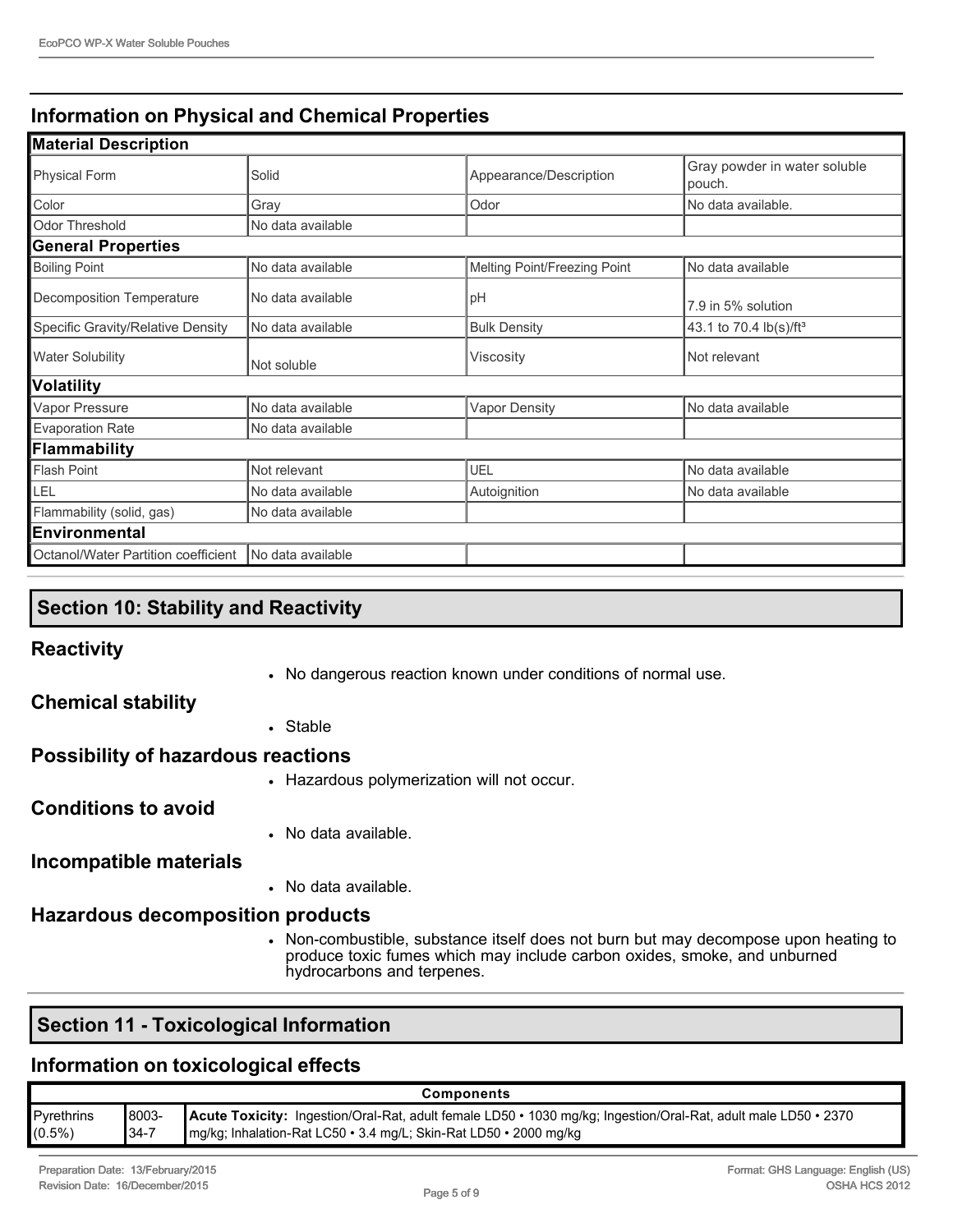| <b>GHS Properties</b>                                                                                   |                                                                                                                                                                                                                                                                            | <b>Classification</b>                                                                                                                                                                                                                                                                |  |
|---------------------------------------------------------------------------------------------------------|----------------------------------------------------------------------------------------------------------------------------------------------------------------------------------------------------------------------------------------------------------------------------|--------------------------------------------------------------------------------------------------------------------------------------------------------------------------------------------------------------------------------------------------------------------------------------|--|
| <b>Respiratory sensitization</b>                                                                        |                                                                                                                                                                                                                                                                            | <b>OSHA HCS 2012 • Classification criteria not met</b>                                                                                                                                                                                                                               |  |
| Serious eye damage/Irritation                                                                           |                                                                                                                                                                                                                                                                            | OSHA HCS 2012 · Eye Irritation 2A                                                                                                                                                                                                                                                    |  |
| <b>Acute toxicity</b>                                                                                   |                                                                                                                                                                                                                                                                            | OSHA HCS 2012 · Acute Toxicity - Dermal - Classification criteria not met; Acute<br>Toxicity - Inhalation - Classification criteria not met: Acute Toxicity - Oral -<br>Classification criteria not met                                                                              |  |
| <b>Aspiration Hazard</b>                                                                                |                                                                                                                                                                                                                                                                            | <b>OSHA HCS 2012 • Classification criteria not met</b>                                                                                                                                                                                                                               |  |
| Carcinogenicity                                                                                         |                                                                                                                                                                                                                                                                            | <b>OSHA HCS 2012 • Carcinogenicity 1A</b>                                                                                                                                                                                                                                            |  |
| <b>Germ Cell Mutagenicity</b>                                                                           |                                                                                                                                                                                                                                                                            | OSHA HCS 2012 . Not classified - data lacking                                                                                                                                                                                                                                        |  |
| <b>Skin corrosion/Irritation</b>                                                                        |                                                                                                                                                                                                                                                                            | <b>OSHA HCS 2012 • Classification criteria not met</b>                                                                                                                                                                                                                               |  |
| <b>Skin sensitization</b>                                                                               |                                                                                                                                                                                                                                                                            | <b>OSHA HCS 2012 • Classification criteria not met</b>                                                                                                                                                                                                                               |  |
| <b>STOT-RE</b>                                                                                          |                                                                                                                                                                                                                                                                            | OSHA HCS 2012 · Specific Target Organ Toxicity Repeated Exposure 1                                                                                                                                                                                                                   |  |
| <b>STOT-SE</b>                                                                                          |                                                                                                                                                                                                                                                                            | OSHA HCS 2012 • Specific Target Organ Toxicity Single Exposure 3: Narcotic Effects                                                                                                                                                                                                   |  |
| <b>Toxicity for Reproduction</b>                                                                        |                                                                                                                                                                                                                                                                            | <b>OSHA HCS 2012 • Classification criteria not met</b>                                                                                                                                                                                                                               |  |
| Route(s) of entry/exposure<br><b>Potential Health Effects</b><br><b>Inhalation</b><br>Acute (Immediate) |                                                                                                                                                                                                                                                                            | • Inhalation, Ingestion, Eyes, and Skin<br>• Symptoms of excessive exposure may be anesthetic or narcotic effects; dizziness<br>and drowsiness may be observed if pouch breaks and if exposed to material inside<br>broken pouches. Intact pouches should not pose an exposure risk. |  |
| <b>Chronic (Delayed)</b>                                                                                | • Repeated and prolonged exposure may cause irritation and/or lung damage - silicosis,<br>fibrosis, inflammation, cancer. Exposure to silica dust from the packaged product is<br>not expected to occur due to the manner in which the product is contained in<br>pouches. |                                                                                                                                                                                                                                                                                      |  |
| <b>Skin</b>                                                                                             |                                                                                                                                                                                                                                                                            |                                                                                                                                                                                                                                                                                      |  |
| Acute (Immediate)                                                                                       | • May cause mild irritation.                                                                                                                                                                                                                                               |                                                                                                                                                                                                                                                                                      |  |
| <b>Chronic (Delayed)</b>                                                                                | • No data available.                                                                                                                                                                                                                                                       |                                                                                                                                                                                                                                                                                      |  |
| <b>Eye</b>                                                                                              |                                                                                                                                                                                                                                                                            |                                                                                                                                                                                                                                                                                      |  |
| Acute (Immediate)                                                                                       | • Causes serious eye irritation.                                                                                                                                                                                                                                           |                                                                                                                                                                                                                                                                                      |  |
| <b>Chronic (Delayed)</b><br>• No data available.                                                        |                                                                                                                                                                                                                                                                            |                                                                                                                                                                                                                                                                                      |  |
| Ingestion                                                                                               |                                                                                                                                                                                                                                                                            |                                                                                                                                                                                                                                                                                      |  |
| Acute (Immediate)                                                                                       |                                                                                                                                                                                                                                                                            | • Under normal conditions of use, no health effects are expected.                                                                                                                                                                                                                    |  |
| <b>Chronic (Delayed)</b>                                                                                | • No data available.                                                                                                                                                                                                                                                       |                                                                                                                                                                                                                                                                                      |  |

**Carcinogenic Effects** • Exposure to silica dust from the finished product is not expected to occur due to the manner in which the constituents are packaged in pouches. Finished product not considered carcinogenic.

# **Section 12 Ecological Information**

# **Toxicity**

| <b>Components</b>                  |                                                                                                                                                                                                 |
|------------------------------------|-------------------------------------------------------------------------------------------------------------------------------------------------------------------------------------------------|
|                                    | <b>Aquatic Toxicity-Fish:</b> 96 Hour(s) LC50 Rainbow trout 0.0051 mg/L [Acute]<br>96 Hour(s) LC50 Sheepshead minnow 0.016 mg/L [Acute]<br>96 Hour(s) NOEC Fathead minnow 0.0019 mg/L [Chronic] |
| Preparation Date: 13/February/2015 | Format: GHS Language: English (US)                                                                                                                                                              |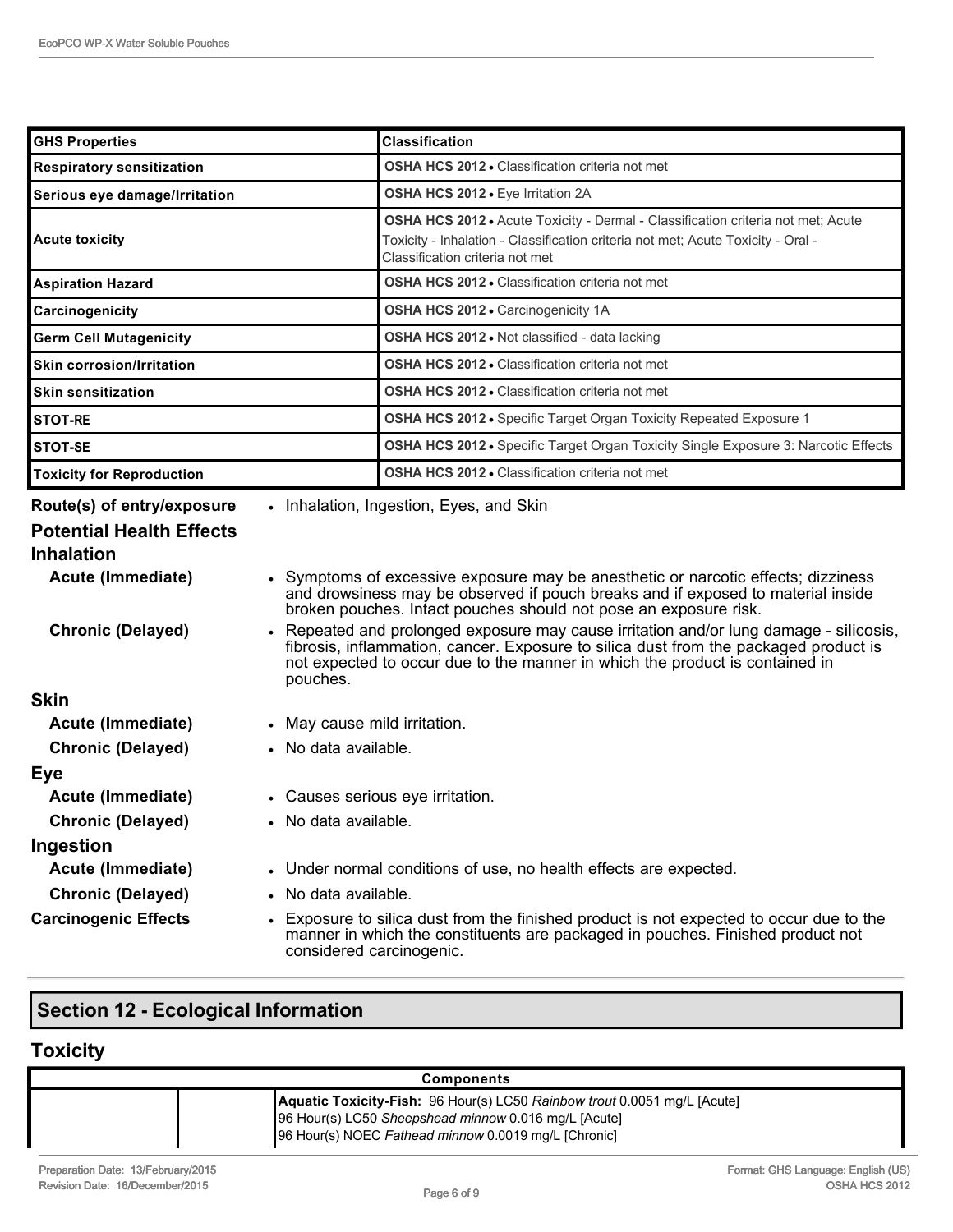| Pyrethrins $(0.5\%)$                                  | 8003-34-7 | NOEC Sheepshead minnow 0.0059 mg/L [estimated chronic]<br>Aquatic Toxicity-Crustacea: NOEC Daphnia magna 0.00086 mg/L [Chronic]<br>NOEC Mysid shrimp 0.0001 mg/L [Estimated chronic]<br>96 Hour(s) LC50 Mysid Shrimp 0.0014 mg/L [Acute]<br>48 Hour(s) LC50 Water Flea Daphnia magna 0.0116 mg/L [Acute] |  |
|-------------------------------------------------------|-----------|----------------------------------------------------------------------------------------------------------------------------------------------------------------------------------------------------------------------------------------------------------------------------------------------------------|--|
| Persistence and degradability<br>• No data available. |           |                                                                                                                                                                                                                                                                                                          |  |

| <b>Potential Environmental</b><br><b>Effects</b> | • This product is toxic to aquatic organisms, including fish and invertebrates. This<br>product is highly toxic to bees exposed to direct treatment. |
|--------------------------------------------------|------------------------------------------------------------------------------------------------------------------------------------------------------|
| <b>Other adverse effects</b>                     |                                                                                                                                                      |
|                                                  | • No data available.                                                                                                                                 |
| <b>Mobility in Soil</b>                          |                                                                                                                                                      |
|                                                  | • No data available.                                                                                                                                 |
| <b>PICACCUTTURE POTETTION</b>                    |                                                                                                                                                      |

### **Section 13 - Disposal Considerations**

#### **Waste treatment methods**

**Bioaccumulative potential**

| <b>Product waste</b> | Dispose of content and/or container in accordance with local, regional, national, and/or<br>international regulations. Prevent large spills from entering sewers, watercourses and<br>wells.             |
|----------------------|----------------------------------------------------------------------------------------------------------------------------------------------------------------------------------------------------------|
| Packaging waste      | Dispose of content and/or container in accordance with local, regional, national, and/or<br>international regulations. Do not reuse or refill container. See product label for disposal<br>instructions. |

### **Section 14 - Transport Information**

|                  | UN<br>number | UN proper shipping name                                                                        | <b>Transport hazard</b><br>class(es) | Packing<br>group | Environmental<br>hazards      |
|------------------|--------------|------------------------------------------------------------------------------------------------|--------------------------------------|------------------|-------------------------------|
| <b>DOT</b>       | UN3077       | Packaging 200 or greater: Environmentally<br>Hazardous Substance, solid, n.o.s. (Pyrethrins)   |                                      |                  | Pyrethrins: $RQ = 1$ lb.      |
| <b>IMO/IMDG</b>  | UN3077       | Packaging 5 lb. or greater: Environmentally<br>Hazardous Substance, solid, n.o.s. (Pyrethrins) |                                      | Ш                | Marine Pollutant              |
| <b>IATA/ICAO</b> | UN3077       | Packaging 5 lb. or greater: Environmentally<br>Hazardous Substance, solid, n.o.s. (Pyrethrins) |                                      |                  | <b>Acute Aquatic Toxicity</b> |

**Special precautions for user** • None specified.

**Transport in bulk according to Annex II of MARPOL 73/78 and the IBC Code** • Not relevant. **Other information**

**IMO/IMDG** • No data available

**IATA/ICAO** • No data available

**Key to abbreviations**

= N/A = Not applicable.

## **Section 15 Regulatory Information**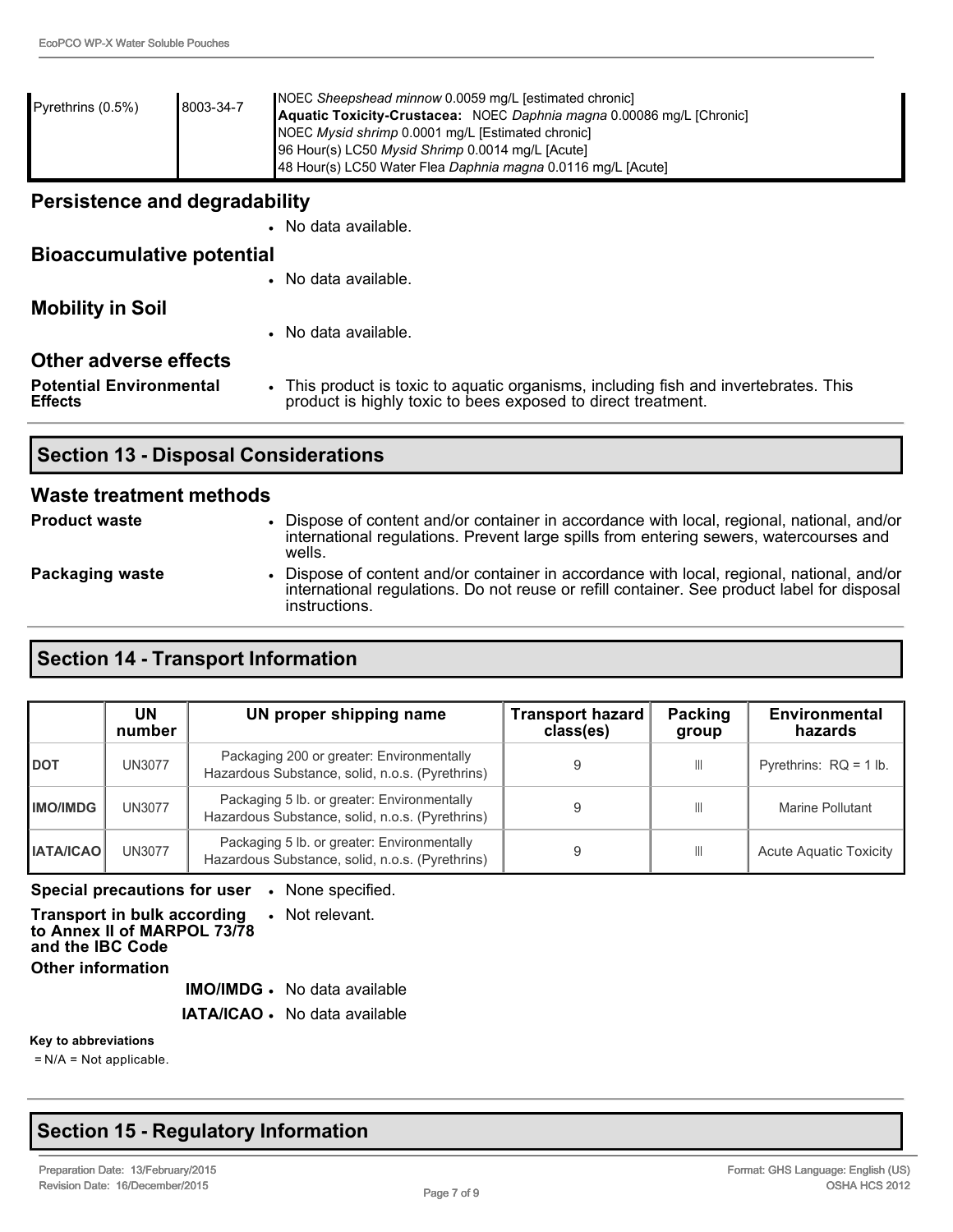### **Safety, health and environmental regulations/legislation specific for the substance or mixture**

**SARA Hazard Classifications** • Acute, Chronic

#### **FIFRA – Pesticide Labeling**

This material is a pesticide product registered by the United States Environmental Protection Agency and is subject to certain labeling requirements under federal pesticide law. These requirements differ from the classification criteria and hazard information required for safety data sheets (SDS), and for workplace labels of nonpesticide chemicals. The hazard information required on the pesticide label is reproduced below. The pesticide label also includes other important information, including directions for use.

#### **CAUTION**

#### **Precautionary Statements** • Keep out of reach of children.

- **Hazards to Humans and**  PRECAUTIONARY STATEMENTS HAZARDS TO HUMANS & DOMESTIC ANIMALS **Domestic Animals** CAUTION- Harmful if swallowed or inhaled. Causes moderate eye irritation. Avoid breathing dust. Avoid contact with skin eyes or clothing. Personal Protective Equipment- Mixers loaders applicators and other handlers must wear long-sleeve shirt, long pants and shoes and socks. User Safety Requirements- Follow manufacturer's instructions for cleaning/maintaining PPE. If no such instructions for washables exist, use detergent and hot water. Keep and wash PPE separately from other laundry. Discard clothing and other absorbent material that have been drenched or heavily contaminated with this product. Do not reuse them. User Safety Recommendations-User should wash hands before eating, drinking, chewing gum, using tobacco or using the toilet. User should remove clothing/PPE immediately if pesticide gets inside, then wash thoroughly and put on clean clothing. User should remove PPE immediately after handling this product. Wash the outside of gloves before removing. As soon as possible, wash thoroughly and change into clean clothing.
	- **First Aid** FIRST AID- If Swallowed- Immediately call a poison control center or doctor. Do not induce vomiting unless told to do so by a poison control center or doctor. Do not give any liquid to the person. Do not give anything by mouth to an unconscious person. If Inhaled- Move person to fresh air. If person is not breathing, call 911 or an ambulance, then give artificial respiration, preferably mouth to-mouth. If possible, call a poison control center or doctor for further treatment advice. If on Skin or Clothing-Take off the contaminated clothing. Rinse the skin immediately with plenty of water for 1520 minutes. Call a poison control center or doctor for treatment advice. If In Eyes Hold eye open and rinse slowly and gently with water for 1520 minutes. Remove contact lenses, if present, after the first 5 minutes, then continue rinsing eye. Call a poison control center or doctor for treatment advice. NOTE TO PHYSICIAN- Contains petroleum distillates. Vomiting may cause aspiration pneumonia.
	- **Environmental Hazards** This product is toxic to aquatic organisms including fish and invertebrates. Drift and runoff may be hazardous to aquatic organisms in water adjacent to treated areas. This product may contaminate water through runoff. This product has a potential for runoff for several weeks after application. Poorly draining soils and soils with shallow water tables are more prone to produce runoff that contains this product. This product is highly toxic to bees exposed to direct treatment on blooming crops or weeds. Do not apply this product or allow it to drift to blooming crops or weeds while bees are actively visiting the treatment area. Do not apply directly to water to areas where surface water is present or to intertidal areas below the mean high water mark. Do not contaminate water when disposing of equipment wash-waters or rinsate.

| Inventory                                                |                 |             |
|----------------------------------------------------------|-----------------|-------------|
| Component                                                | <b>CAS</b>      | <b>TSCA</b> |
| Amorphous silica                                         | 112926-00-<br>8 | <b>No</b>   |
| Benzyl alcohol                                           | 100-51-6        | Yes         |
| <b>Distillates</b><br>(petroleum),<br>hydrotreated light | 8-1742-47 ∎64   | Yes         |
| 2-Phenethyl<br>Propionate                                | 122-70-3        | Yes         |